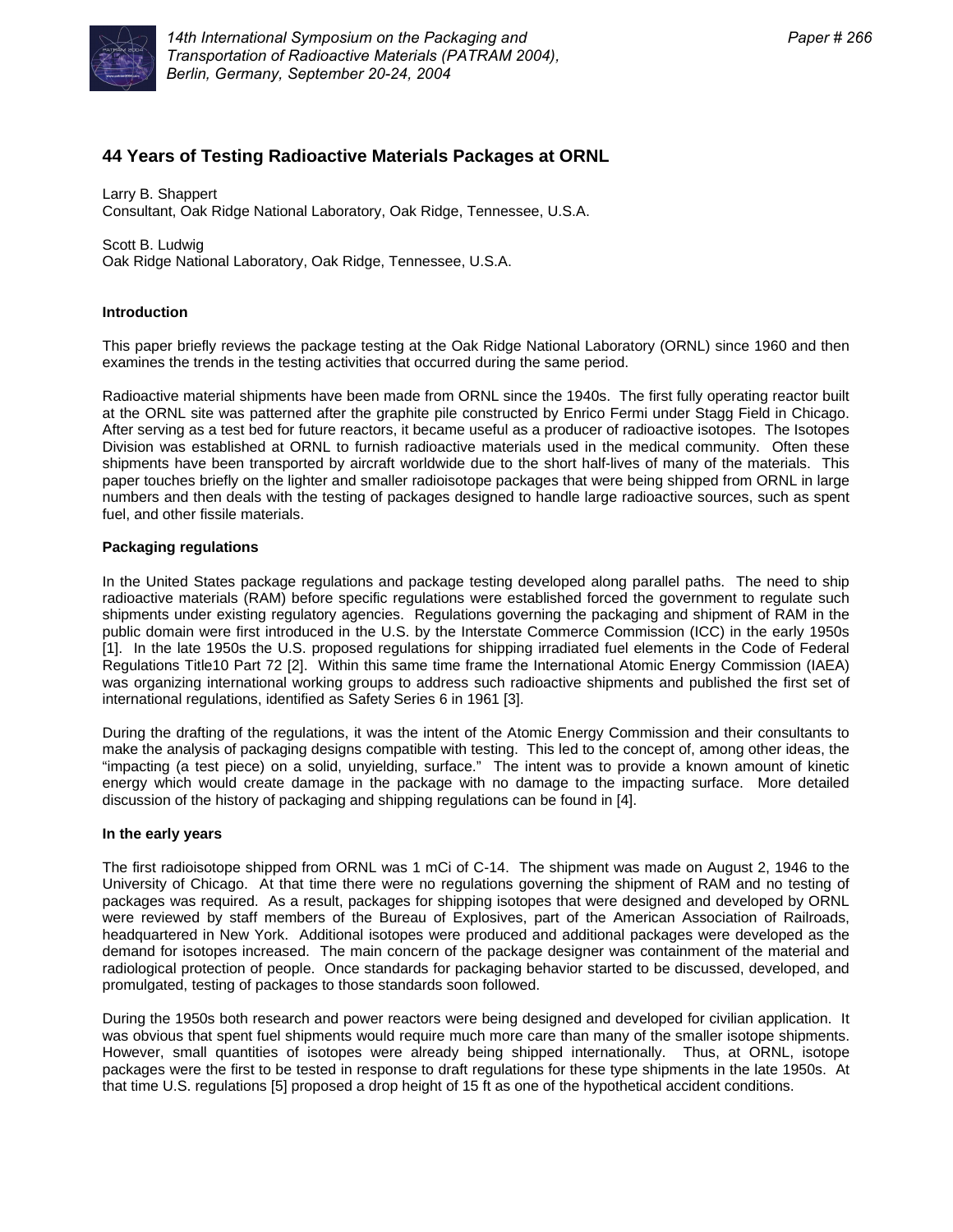#### **1960s**

Testing in the 1960s at ORNL focused primarily on developing information that would: (1) support the effort to codify the developing regulations both in the U.S. and at the IAEA, and (2) generate information that could be used to design packages that would meet those regulations. The intent was to develop methods of certifying a packaging that would primarily rely on analysis. Testing of an actual prototype or model package would be employed only as needed to support the certification effort. However, testing of packages early on was critical in order to relate actual damage found in a test to analytical methodology being considered to predicting damage.

In May 1962, the Division of Reactor Development of the U.S. Atomic Energy Commission (USAEC) and the Johns Hopkins University of Baltimore, Maryland, sponsored a conference titled *Shipping Container Testing Program*  aimed specifically at radioactive material shipments [6]. Although all attendees at that meeting were from the U.S., the British Testing Program was reviewed by R. Barker, then a staff member of the USAEC, which gave the meeting an international flavor.

Two important aspects of the developing regulations involved structural testing, specifically free drop tests to simulate general impact forces in an accident and puncture tests to simulate shear forces concentrated in a small area of the package. Because lead was a commonly used shielding material for gamma rays, initial testing at ORNL looked at how lead-shielded, steel-jacketed shipping casks would survive an impact onto a solid, unyielding surface and how thick the steel shells had to be in order to protect such a cask from being punctured in a punch test. There had been little, if any, testing like this since regulations were still in a state of flux and packagings to transport spent fuel were just being developed.

Initially a cylindrical, lead-shielded model was designed and drop-tested. The models varied in weight from about 2700 lb (1200 kg) to almost 12,000 lb (5400 kg). In addition to employing accelerometers and strain gages to monitor tests, the outside was painted with a brittle lacquer that reveals the stress pattern in the shell on impact (see Fig. 1).



**Fig. 1. Model cask tested with brittle lacquer**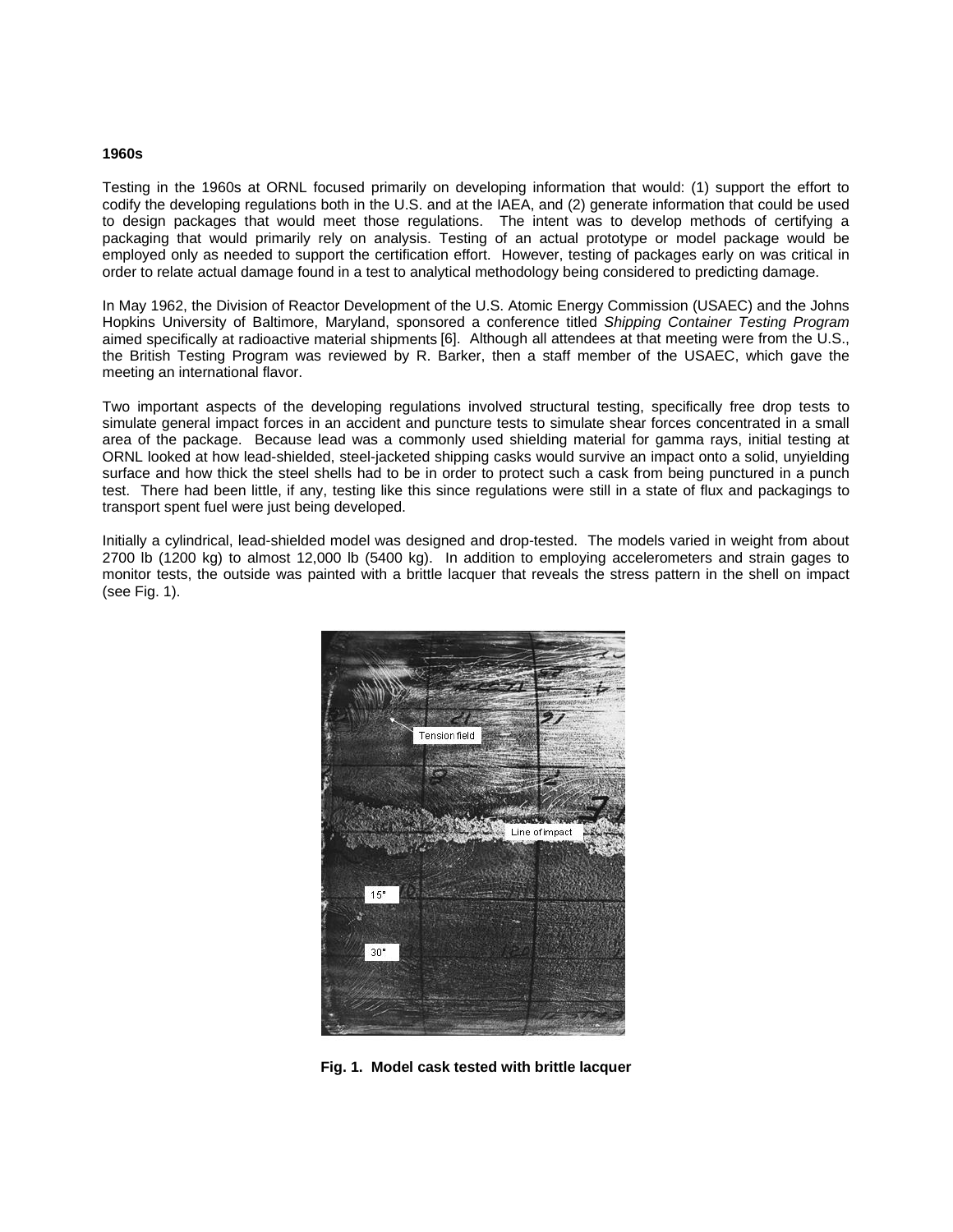ORNL then initiated work to test various parts of a cask shipping system separately. In a series of tests, different thicknesses of steel plates (simulating an outer shell and backed by lead) were dropped onto a steel punch [7, 8]. The results from these tests were used to evaluate: (1) the point at which the steel would fail when impacting on a steel punch, and (2) the scaling behavior of reduced-scale test pieces (see Fig. 2). In addition, the curvature of the outer steel shell in a cylindrical cask design was also taken into account. Finally, large steel cubes filled with lead, the largest weighing 85,000 lbs (38,600 kg), were dropped onto a 6-in. (15-cm) diameter steel pin. This work formed the basis of the Nelms Equation which relates the thickness of the steel shell in a lead-shielded cask to the package weight and ultimate strength of the steel. Mathematically this equation states:

 $t = (W/S)^{0.71}$ 

where t is the thickness of steel in inches, W is the weight of the package in pounds, and S is the ultimate strength of the steel in psi.



**Fig. 2. Cross sections of steel test plates that were not punctured** 

The Franklin Institute (FI) in Philadelphia was a subcontractor to the USAEC during this period. The Institute tested small models and designed a rectangular lead-shielded spent fuel shipping cask. Because the full-size cask was very expensive and weighed many tons, FI requested ORNL to test a ¼-scale model of it. That model weighed 905 lbs (410 kg) and was dropped onto an unyielding target from 15 ft (4.5 m) and 10 ft (3 m) in various orientations and on a steel punch from 2 ft (0.6 m) and 4 ft (1.2 m). ORNL analyzed the energy that was absorbed in various parts of the package and provided this information to FI for comparison to their results from smaller models.

# **1970s**

Information that was learned from testing and analysis of packagings and spent fuel behavior was assembled and published in the Cask Designers Guide in early 1970 [9]. Testing of package components continued throughout this decade. Fins and tubes in a pipe were studied to determine their energy-absorption capabilities when impacting on solid, unyielding surfaces. Both heat transfer fins and tubes packed inside a larger pipe can absorb significant amounts of energy in an impact (see Fig. 3). The stress-strain property of lead was investigated in detail to learn more about its energy-absorption capabilities under impact conditions.

It became apparent that testing of large lead-shielded casks would be necessary to confirm that information developed in scale models could be extrapolated to full-size packages with a high degree of confidence. To this end ORNL built a large impact pad at the Tower Shielding Facility (TSF). This facility has a large lift capacity,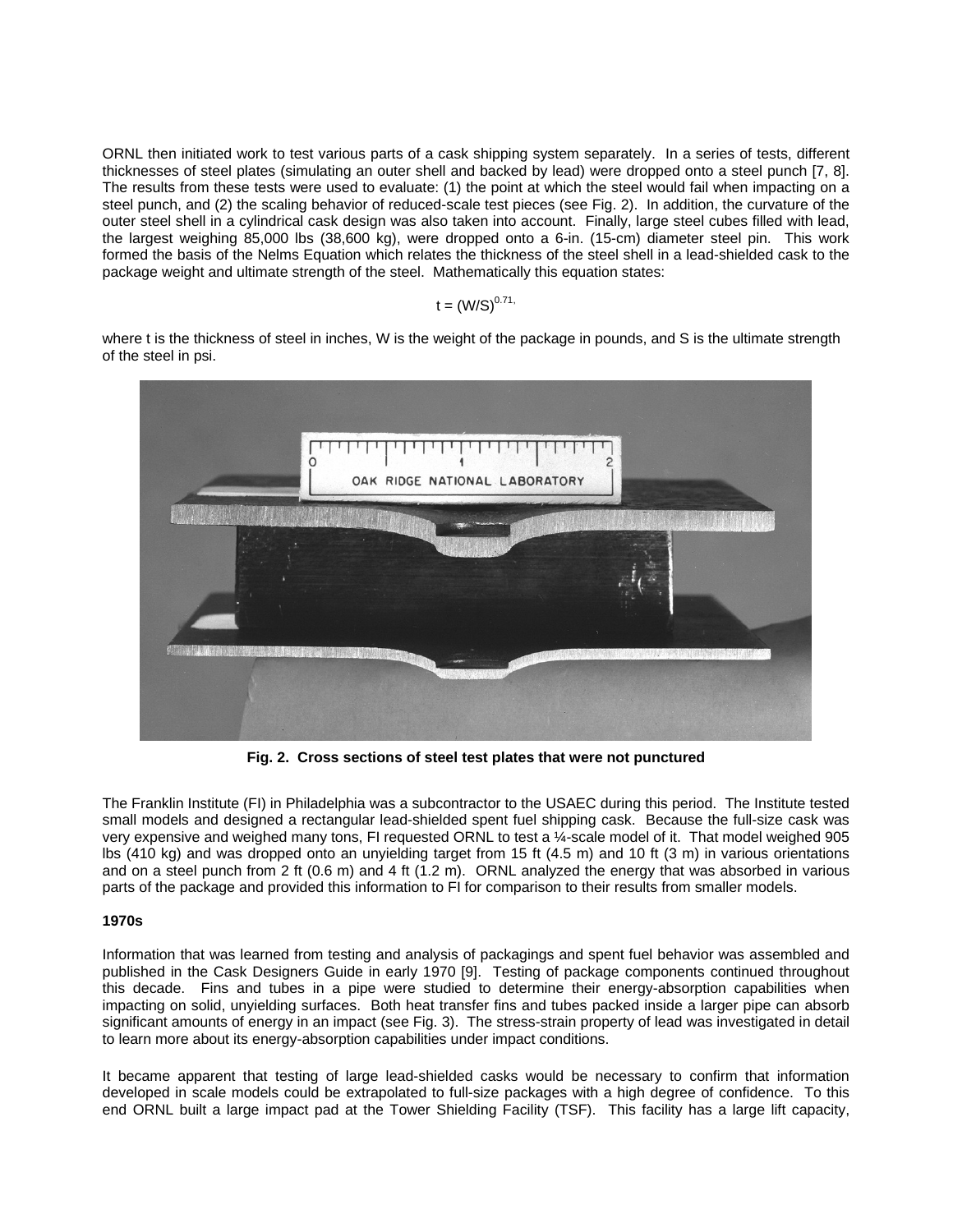sufficient to elevate a 75-ton (68,000-kg) weight to a height of about 200 ft (60 m), and was chosen to drop-test many heavy packagings.



**Fig. 3. Typical tube-in-pipe impact test results** 

Because of the great expense of designing and fabricating full-size casks for planned destruction, ORNL looked around for obsolete casks which were no longer being used. While it was recognized that such casks probably would not meet design requirements that were currently considered necessary, testing them would still provide a significant benchmark in certain aspects of model testing. In1974, the first obsolete cask was obtained and tested. This cask, which weighed about 6,000 lbs (2,700 kg) was dropped from a height of 30 ft (9 m) onto a steel impacting surface set in a large mass of concrete. This test showed that high-quality, full-penetration welding of the steel shell would be absolutely necessary. Damage and decelerations were measured and compared with predictions. Agreement between predictions and measurements was within 25%, which was considered reasonable considering the lack of high-quality material properties and a good theoretical model of material behavior in an impact.

A second obsolete cask was obtained for further testing. A 7,100 lb (3,200 kg) steel-clad, lead-shielded cask was selected since it was available and not contaminated. The cask was instrumented with strain gauges and piezoelectric accelerometers to measure the impact loading. It was dropped from 30 ft (9 m) and suffered both external structural damage and significant movement of the lead shielding [10]. A second model of this same cask design was sent to Sandia National Laboratories (SNL) where it was dropped from a helicopter from a height of 2000 ft (600 m) onto hardpan desert soil. The package tested at ORNL suffered more deformation than the identical package dropped at SNL [11].

A third, larger, cask was then chosen to study its behavior under impact conditions. The HWCTR cask weighed 47,000 lbs (21,200 kg), was 14.7 ft (4.5 m) long and 2.3 ft (0.7 m) in diameter. It was instrumented with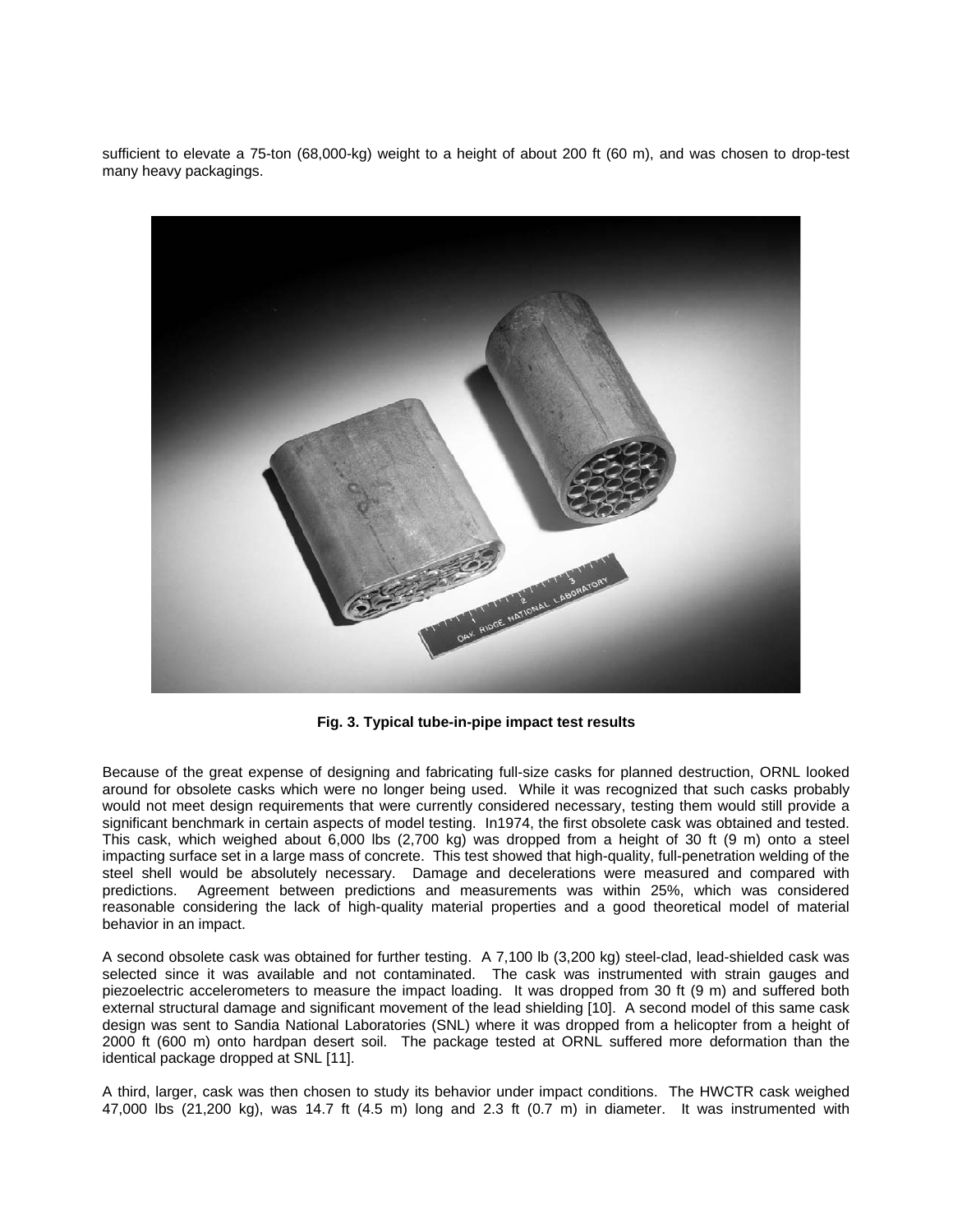accelerometers and strain gauges and initially dropped at a 30° angle from 30 ft (9 m) to evaluate bending in the middle of the cask under "slapdown" drop conditions. It was dropped end-on (see Fig. 4) in order to evaluate damage to the bolted closure. The package was also dropped with a balsa-wood impact limiter attached [12].



**Fig. 3. An end-on drop of the HWCTR cask at the Tower Shielding Facility** 

# **1980s**

The 1980s saw a number of both large and small packagings being tested at the TSF. Early in this decade an overpack consisting of a stainless steel shell containing wood was designed to protect 10- (9.1-MT) and 14-ton (12.7-MT) UF<sub>6</sub> cylinders. The first tests were made with the overpack containing a 10-ton (9.1-MT) cylinder with a surrogate material for the UF<sub>6</sub>. This package, weighing 30,000 lbs (13,600 kg), was dropped from 30 ft (9 m) and was also fire tested in Chattanooga, TN.

A large overpack, identified as the Supertiger, was designed to protect drums used to ship radioactive waste. This packaging system, having a loaded weight of 50,000 lb (22,700 kg), was dropped from a height of 30 ft (9 m) to evaluate its ability to meet one of the hypothetical accident conditions.

In 1984, the initial design of an overpack to transport drums of TRU-contaminated material was drop tested for SNL. The package, loaded with surrogate material, weighed 50,000 lbs (22,700 kg) and was dropped from a height of 30 ft (9 m) also to evaluate its ability to meet one of the hypothetical accident conditions.

In 1988, ORNL tested a package designed to contain fissile, irradiated scrap that was to be withdrawn from the damaged core of the Three Mile Island reactor. The container, a steel pipe designed with several internal rods that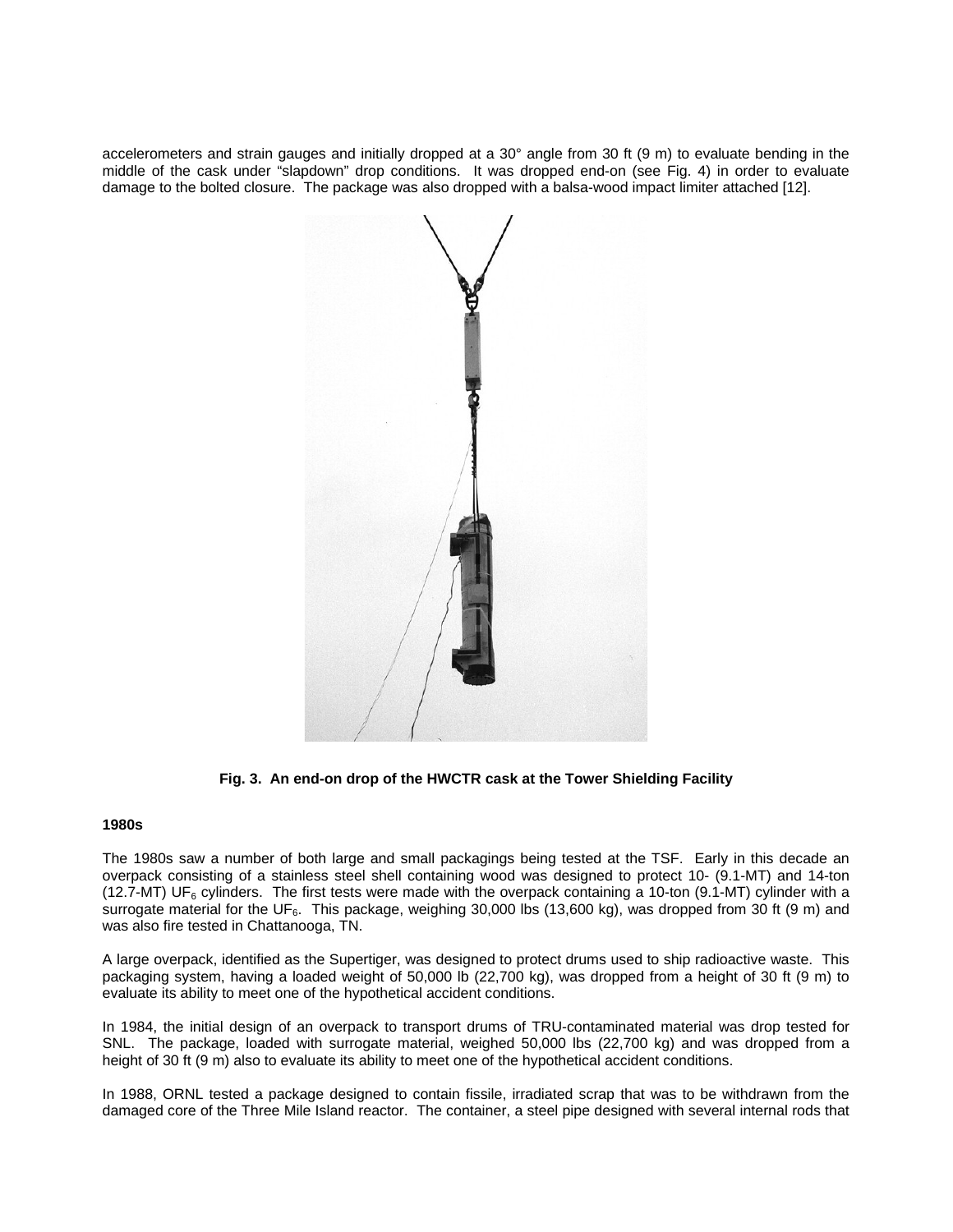contained nuclear poisons to maintain subcriticality of the fissile material, was cooled to -20° F (-29°C) and then dropped from a height of 30 ft (9 m). Following the drop, the test piece was x-rayed to determine whether the internal poison rods maintained their spatial geometry.

Between the tests of the larger packagings, a number of smaller, drum-size, packages were drop-tested at the TSF. All the tests that took place at ORNL from 1975 to 1990 are identified in [13].

#### **1990s**

During this decade, ORNL continued to test a wide variety of package designs, most of which were drum-size. In support of the Department of Energy's Defense Programs, the design efforts of the Y-12 National Security Complex in Oak Ridge required the testing of a variety of packages identified as DT-18, DT-19, DT-20, DT-22, and DT-23. The tests led to improved bolted drum closures and thermal protective features on these packages.

Larger packages were also tested to determine the behavior of impact limiters designed to protect spent fuel casks. HOLTEC International requested ORNL to test the impact limiters on a ¼-scale model of their HI-STAR 100 package. This series of tests took place over a period of 6 months and resulted in a redesign of the impact limiter. Staff from NRC witnessed a number of the tests and subsequently certified the package design, based in part on the results of the data generated in the tests.

A full-size fresh fuel package designed by Framatome-Cogema was also tested during this period. The testing consisted of a series of drops both from a height of 30 ft  $(9 \text{ m})$  and from 40 in.  $(1 \text{ m})$  onto the 6-in.  $(15 \text{ cm})$  diameter steel punch. Other fresh fuel package designs were tested for Nuclear Assurance Corp. and ABB-CE.

A revision to the Packaging Handbook was published and put on a CD in 1998 [14]. The revision more than doubled the size of the original document and covered more topics, such as standards, package life cycle and certification, testing, computer programs for thermal analysis, quality assurance, package fabrication, and maintenance – in addition to standard topics such as testing, structural analysis, materials, criticality, shielding, and containment.

## **2000s**

In early 2000, the Oak Ridge Operations Office of the Department of Energy asked the Transportation Technologies Group (TTG) at ORNL to develop a method for retaining the lid on the top of an existing 50,000 lb (22,700 kg) MVST concrete-shielded storage package that had been designed to contain a 20,000 lb (9,100 kg) concrete monolith of Type A quantities of radioactive waste. TTG designed a steel cap and bottom plate that was held in place with 8 steel cables connecting the top cap and bottom plate. This system was built and tested and was found to successfully retain the lid. DOE approved the system and over 200 monoliths inside their concrete storage shields have now been safely transported to and disposed of at the Nevada Test Site in the western U.S.

Y-12 National Security Complex continued to use the TTG's facilities and experienced engineers to evaluate design improvements in their older packages as well as newly designed packages. These packages were subjected to both the normal condition of transport (NCT) and hypothetical accident condition (HAC) tests. For example, following impact testing, four ES-2100 packages were taken to Chattanooga, Tennessee, to a large forging furnace that could be controlled at a temperature ranging from 1500-1550°F (815-840°C). Temperatures were monitored by thermocouples attached to furnace walls and the test unit support cradle and recorded with a computer-based data-collection system. Following the thermal testing phase, the packages were returned to the TTG laboratory where they were opened and the inner containment vessels were leak checked. Internal temperature labels were then read to determine the maximum temperatures that had been reached by the internal components.

Also following drop-testing, four DPP-2 packages were taken to a furnace in Latrobe, Pennsylvania, where the same monitoring system was used to measure and record the temperatures on the packages and furnace walls. Following the thermal testing of these packages, they were returned to the TTG Laboratory where they were opened, inspected, and the inner containment vessels were leak-checked. It was determined that Kaolite 1600™, a new material used to provide the cushioning and insulating properties that are needed, worked as expected.

Framatome requested testing support for two fresh fuel packages modified to carry two PWR assemblies each. The first package was dropped from 30 ft (9 m) in a slap-down attitude and then dropped from 40 in. (1 m) onto a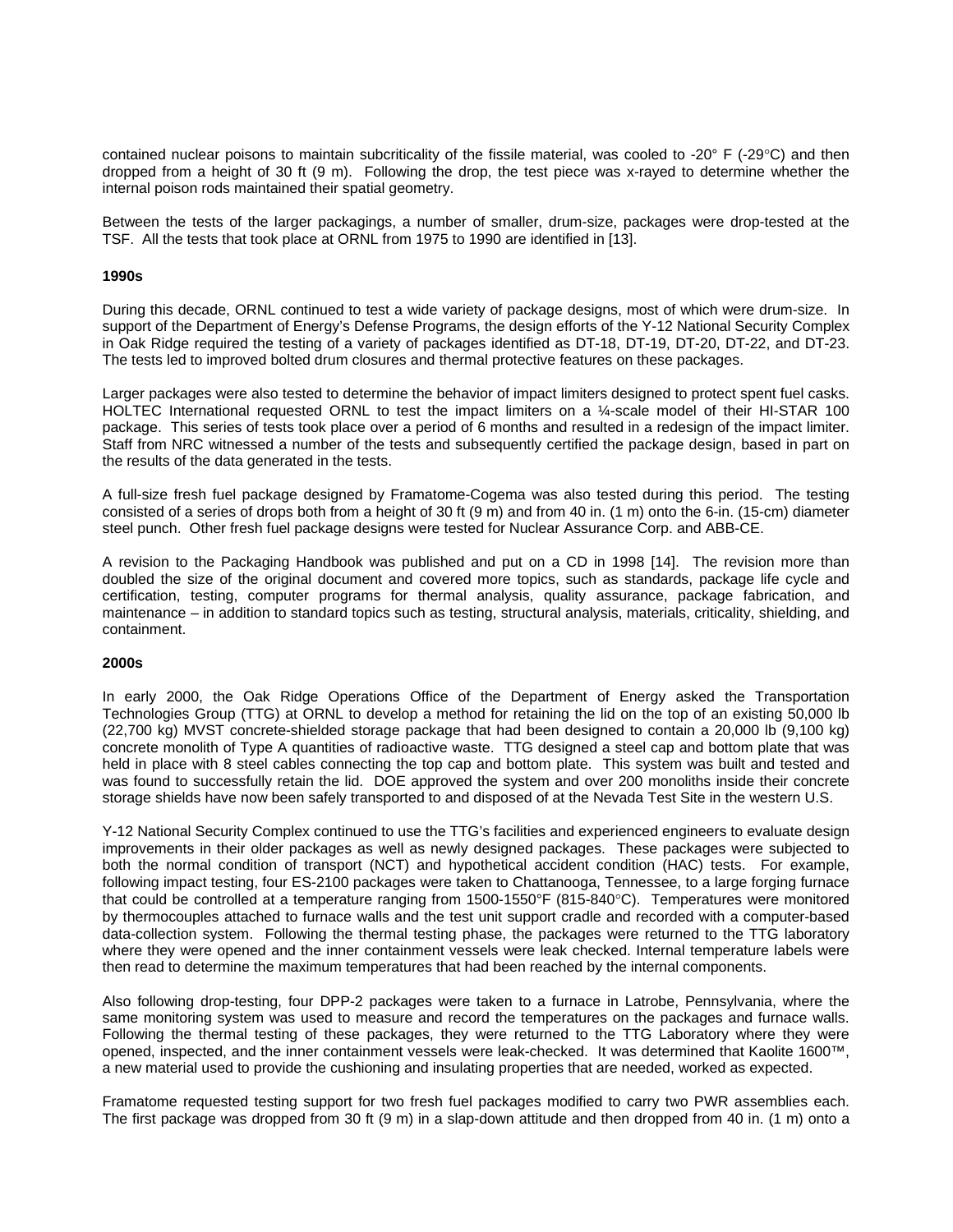steel punch. The second package was dropped in a vertical (end-on) attitude. All tests went as planned and provided Framatome the information they required.

Duratek requested testing support for packages that were designed to transport low-level grouted concrete wastes from Fernald to Western disposal sites. The loaded package consisted of a cylindrical ½ -in. (12.7 mm) thick steel shell 75 ¾-in. (1.92-m) in diameter, 79 ¾-in. (2.02-m) tall, and weighed about 22,000 lbs (10 MT). The Duratek packages were dropped in three different orientations: a side drop, a vertical drop onto its lid, and a center-ofgravity drop over the top corner of the package from a height of 3 ft (0.91 m). It was determined that none of the dry material contained in the packages leaked and provided Duratek with the information they needed.

### **Trends in testing**

In the past 4 ½ decades that ORNL has been testing packages several trends can be identified and these trends seem to be mirrored in testing activities around the world. The first trend can be seen in the types of packages tested. In the late 1950s, small isotope packages were initially being evaluated against regulations or guidelines that had been identified but not necessarily codified. Nuclear reactors were being built worldwide and it was expected that spent fuel would be shipped to a plant for reprocessing and production of high-level waste for disposal. At that time, lead was the choice for shielding radiation from high level waste and spent fuel. As a result, much effort went into examining the behavior of lead-shielded packages designed for this type of service.

By the 1970s and 1980s, methods of reducing the impact shock to a large, heavy package weighing many tons and carrying spent fuel were being evaluated. Packages containing depleted uranium (DU) shielding were tested. Impact limiters of various designs were also being tested. Extra-severe testing of packages was being carried out in several places around the world. Packages that had been designed to the then-current hypothetical accident testing regulations were found to have a large margin of safety and withstood very-severe real world accident conditions.

By the 1990s, lead shielding was out of favor due to environmental concerns and steel or (in Europe and Asia) nodular cast iron was the structural and shielding material of choice. New fresh fuel packages were being designed and tested for both PWR and BWR reactor fuel. Waste material was building up in many facilities around the world which needed to be consolidated and disposed of in an environmentally safe manner. As a result, more effort was focused on designing overpacks to shield and ship existing drums and cylinders filled with various types of radioactive waste to offsite processing and disposal facilities.

Current testing appears to continue the trend of the 1990s. Radioactive waste materials that have been accumulating and stored on site continues to be moved off-site and packages are being designed, modified, and tested to ensure they meet current regulations. Smaller packages continue to evolve and replace older designs which also require testing.

### **Trends in impact limiters**

Most designers attempt to limit the deceleration of large packages to about 60 g's when impacting on a solid, unyielding surface. Of particular interest is protecting the closure area of a package. This is done by designing an impact limiter that will absorb much of the kinetic energy of a package when it is dropped. Impact limiters have been fabricated from wood of various types, steel pipes filled with steel tubing, and shells filled with metal honeycombs.

Wood was an initial favorite since it was easy to fabricate, light in weight, and could absorb significant energy in an impact. However, impact properties of wood can be affected by humidity, temperature, wood grain orientation, and exposure to moisture. Metal impact limiters are not significantly affected by these conditions and are now more often favored in the construction of impact limiters designed to protect large, heavy, shipping packages.

For smaller packages, the impact limiter can be inside the outer shell (e.g., drum) of the package. For many years Celotex™ was a material favored for both insulating and cushioning an internal containment vessel. However, the Celotex™ can burn at high temperatures, particularly if the outer shell has been punctured or been opened to air in an impact. As a result, many of the more recent small package designs now employ Kaolite 1600™, a mixture of portland cement and expanded vermiculite to provide the cushioning and insulating properties that are desired.